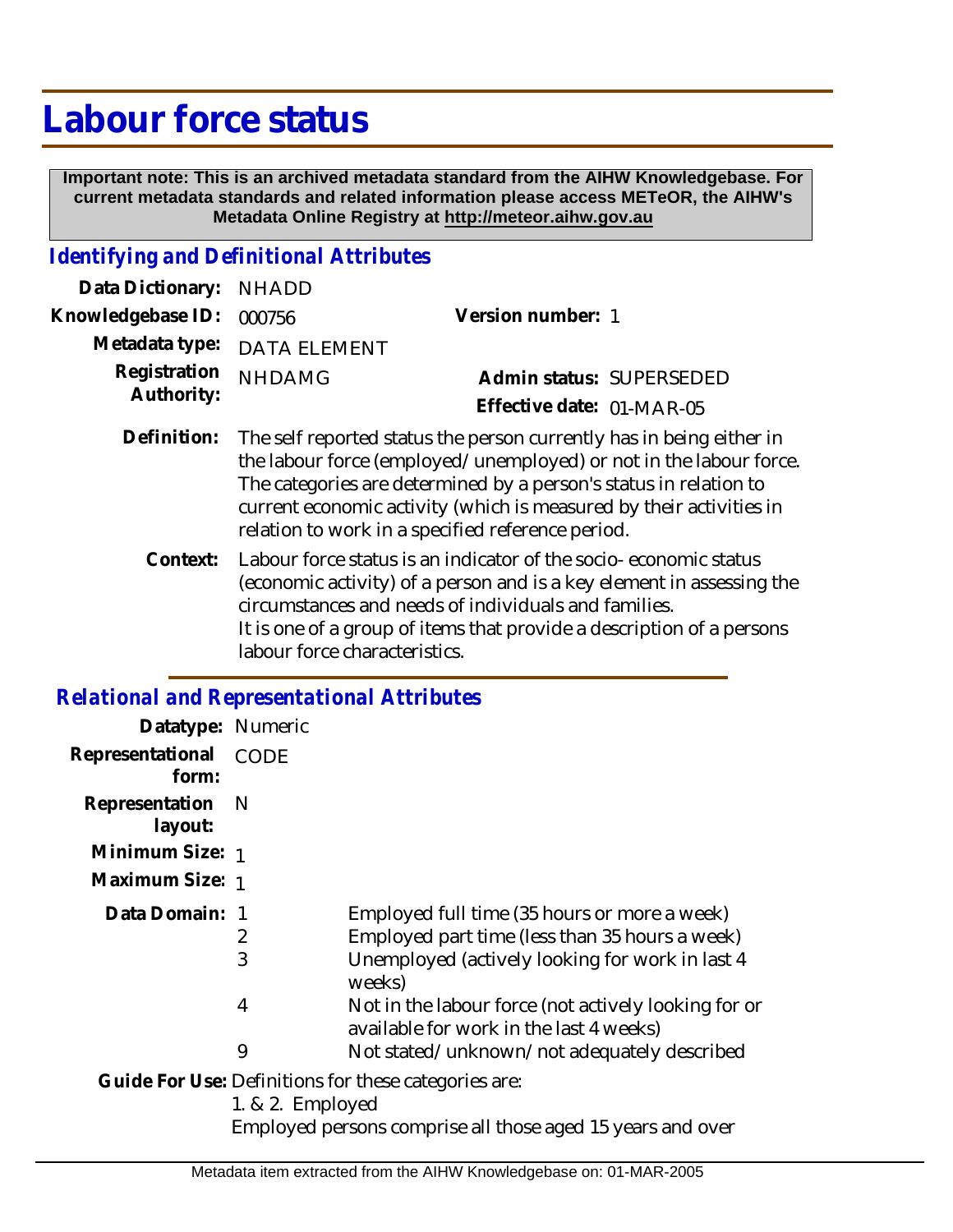who, during the reference week:

(a) worked for one hour or more for pay, profit, commission or payment in kind in a job or business, or on a farm (comprising 'Employees', 'Employers' and 'Own Account Workers'; or (b) worked for one hour or more without pay in a family business or on a farm (ie. 'Contributing Family Worker'); or (c) were 'Employees' who had a job but were not at work and were: on paid leave; on leave without pay for less than four weeks up to the end of the reference week; stood down without pay because of bad weather or plant breakdown at their place of employment for less than four weeks up to the end of the reference week; on strike or locked out; on workers' compensation and expected to be returning to their job; or receiving wages or salary while undertaking full-time study; or (d) were 'Employers', 'Own Account Workers' or 'Contributing Family Workers' who had a job, business or farm, but were not at work.

3. Unemployed

Unemployed persons are those aged 15 years and over who were not employed during the reference week, and:

(a) had actively looked for full-time or part-time work at any time in the four weeks up to the end of the reference week and; were available for work in the reference week, or would have been available except for temporary illness (ie. lasting for less than four weeks to the end of the reference week); or were waiting to start a new job within four weeks from the end of the reference week and would have started in the reference week if the job had been available then; or

(b) were waiting to be called back to a full-time or part-time job from which they had been stood down without pay for less than four weeks up to the end of the reference week (including the whole of the reference week) for reasons other than bad weather or plant breakdown.

Note: Actively looking for work includes writing, telephoning or applying in person to an employer for work; answering a newspaper advertisement for a job; checking factory or Commonwealth Employment Service notice boards; being registered with the Commonwealth Employment Service; checking or registering with any other employment agency; advertising or tendering for work; contacting friends or relatives. 4. Not in the labour force:

Persons not in the labour force are those persons who, during the reference week, were not in the categories employed or unemployed, as defined. They include persons who were keeping house (unpaid), retired, voluntarily inactive,